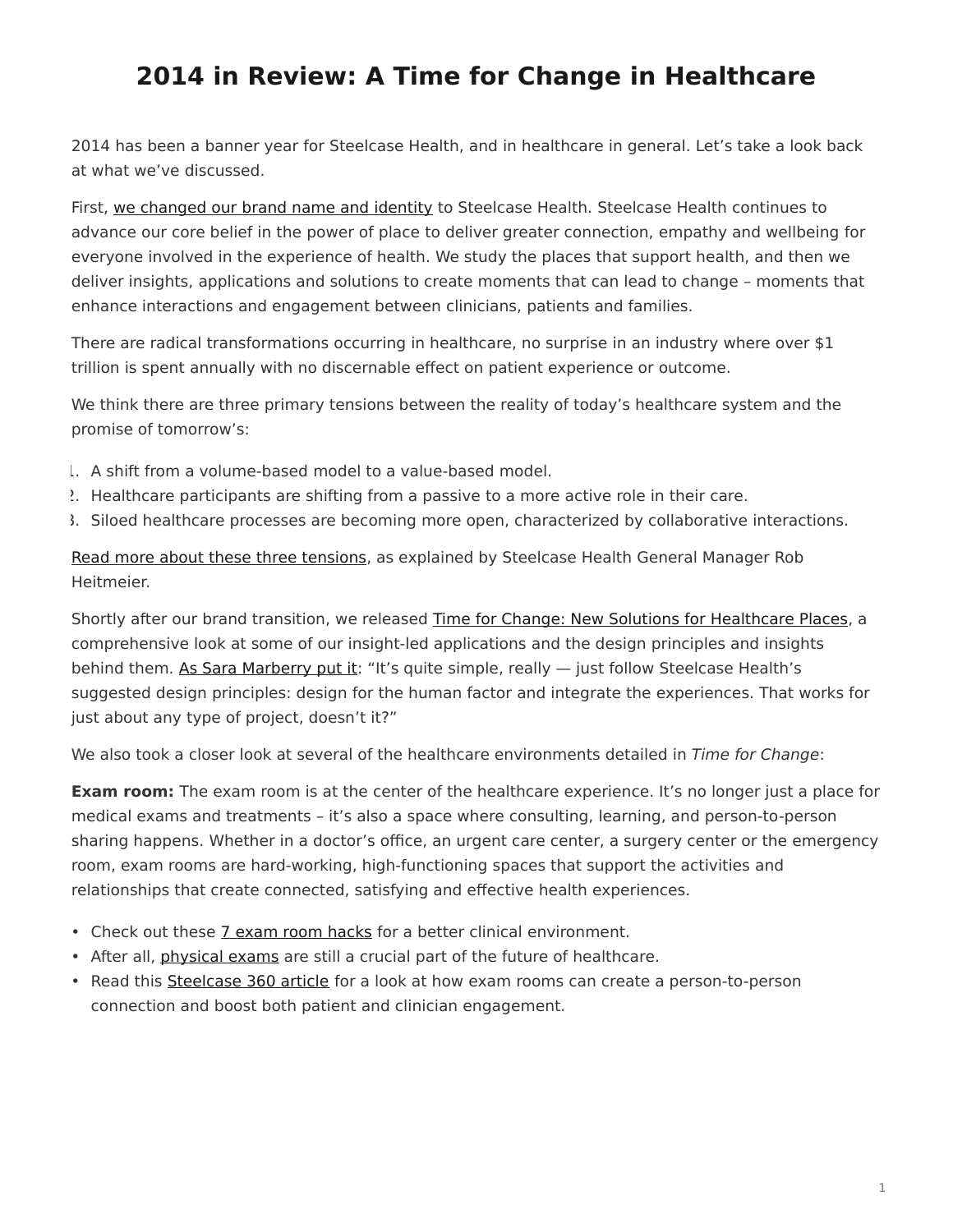**[Clinician workspaces](https://www.steelcase.com/posts/a-time-for-change-in-clinician-workspaces/):** Whether it's a welcome area where family, consulting physicians or other visitors can escape the activity of the floor, or a collaboration space that can function for a shift-change meeting, a quick huddle or a teaching/learning exchange, the versatility and functionality of clinician workspaces is absolutely crucial and can make a real difference in the lives of clinicians and their patients.

- Take a look at what [the doctor's office of the future](https://www.steelcase.com/posts/3-exciting-features-of-the-doctors-office-of-the-future/) may look like.
- Check out this Clinician Worker Wellbeing infographic too!

**[Patient room](https://www.steelcase.com/posts/a-time-for-change-in-the-patient-room/): Understanding the many activities that occur in patient rooms is the basis of** people-centered, evidence-based design solutions. When the elements of people, place, and technology are all considered, the result can be patient rooms that connect people and information effectively, empower patient healing and support the wellbeing of everyone who uses the space. The

result is simple: better, more connected care.

- A recent facility expansion at Methodist Richardson Medical Center shows [the necessity of](https://www.steelcase.com/posts/the-power-of-place-in-healthcare-environments-2/) [understanding the power of place](https://www.steelcase.com/posts/the-power-of-place-in-healthcare-environments-2/) in healthcare.
- The [success of the Methodist Richardson project](https://www.steelcase.com/posts/texas-hospital-follows-nurses-advice-in-re-design/) shows that workspaces have the power to increase the effectiveness of an organization, which in turn can have a positive impact on patient care and satisfaction.
- Additionally, [a physical work environment that facilitates efficient teamwork and communication](https://www.steelcase.com/posts/healthcare-design-can-affect-nurse-job-satisfaction/) can lead to higher job satisfaction for registered nurses and, therefore, reduced turnover.

Throughout 2014, we sought to keep you updated on other Steelcase Health happenings as well. One prime example was [Designing for the Human Experience: Steelcase Health's Nationwide Road Trip.](https://www.steelcase.com/posts/designing-for-the-human-experience-steelcase-healths-nationwide-road-trip/) Over the course of 13 events in 13 different cities, the goal was to share research and insights Steelcase Health has found around human-centered design in healthcare. The interactive sessions featured the **[Empath](https://www.steelcase.com/products/patient-bariatric-chairs/empath/)** recliner and taught attendees about connected care and insights-driven design principles, while demonstrating the impact physical space can have on a person's health. Read dispatches from the nationwide tour [here](https://www.steelcase.com/posts/empath-on-tour-dispatch-one/) and [here](https://www.steelcase.com/posts/empath-on-tour-dispatch-two/).

Another priority this year was to talk about the patient journey, and the transitional moments that many experience along the way. Patients often run into feelings of [isolation,](https://www.steelcase.com/posts/patient-isolation-how-technology-can-solve-it/) [disconnection,](https://www.steelcase.com/posts/patient-disconnect-and-how-to-better-use-common-areas/) and [discomfort,](https://www.steelcase.com/posts/patient-discomfort-and-how-common-areas-can-help/) and a seating solution like **[Regard](https://www.steelcase.com/products/bookcases-cabinets/regard/)**, that incorporates technology, research-based insights on the efficient use of common areas, and supports multiple postures, can help to mitigate those issues.

It's a versatile product too! [Read this post](https://www.steelcase.com/posts/regard-installed-at-the-gerald-r-ford-international-airport/) about Regard at the Gerald R. Ford International Airport.

Join us next week as we take a look back at the events and conferences we attended this year.

**[+About Steelcase](https://www.steelcase.com/discover/steelcase/our-company/)**